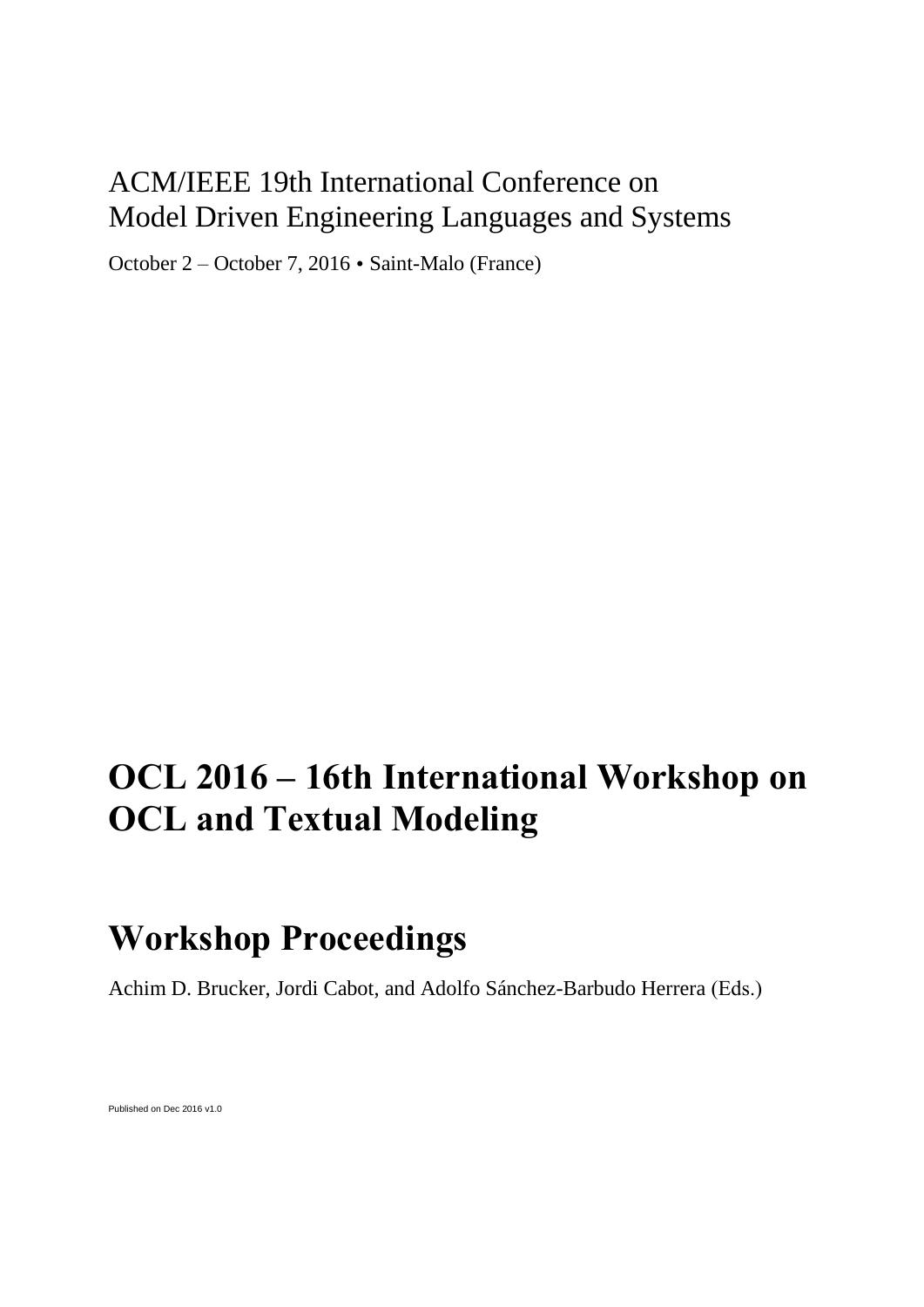© 2016 for the individual papers by the papers' authors. Copying permitted for private and academic purposes. Re-publication of material from this volume requires permission by the copyright owners.

Editors' addresses:

Achim D. Brucker, The University of Sheffield, UK, a.brucker@sheffield.ac.uk

Jordi Cabot, ICREA - Open University of Catalonia, Spain, jordi.cabot@icrea.cat

Adolfo Sánchez-Barbudo Herrera, University of York, UK, asbh500@york.ac.uk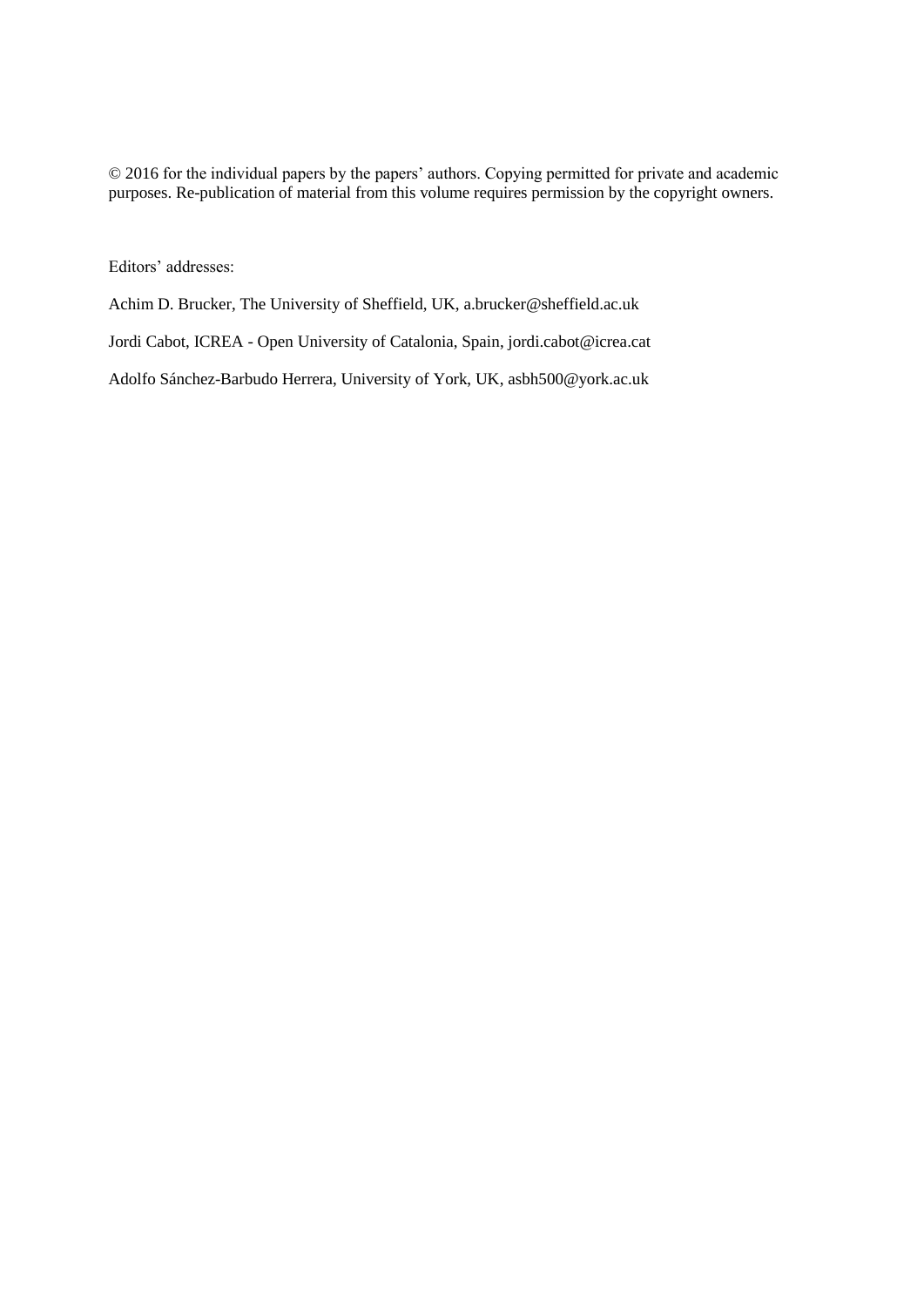## **Organizers**

| Achim D. Brucker               | The University of Sheffield (UK)             |
|--------------------------------|----------------------------------------------|
| Jordi Cabot -                  | ICREA – Open University of Catalonia (Spain) |
| Adolfo Sánchez-Barbudo Herrera | University of York (UK)                      |

### Program Committee

| Thomas Baar                    | University of Applied Sciences Berlin (Germany) |
|--------------------------------|-------------------------------------------------|
| Mira Balaban                   | Ben-Gurion University of the Negev (Israel)     |
| Tricia Balfe                   | Nomos Software (Ireland)                        |
| Domenico Bianculli             | University of Luxembourg (Luxembourg)           |
| Achim D. Brucker               | The University of Sheffield (UK)                |
| Jordi Cabot                    | ICREA – Open University of Catalonia (Spain)    |
| Dan Chiorean                   | Babes-Bolyai University (Romania)               |
| Robert Clariso                 | Universitat Oberta de Catalunya (Spain)         |
| Tony Clark                     | Sheffield Hallam University (UK)                |
| Manuel Clavel                  | IMDEA Software Institute (Spain)                |
| Birgit Demuth                  | Technische Universitat Dresden (Germany)        |
| Marina Egea                    | Indra Sistemas S.A. (Spain)                     |
| Geri Georg                     | Colorado State University, Fort Collins (USA)   |
| Martin Gogolla                 | University of Bremen (Germany)                  |
| Shahar Maoz                    | Tel Aviv University (Israel)                    |
| Istvan Rath                    | Budapest University of Technology and Economics |
|                                | (Hungary)                                       |
| Bernhard Rumpe                 | RWTH Aachen (Germany)                           |
| Adolfo Sánchez-Barbudo Herrera | University of York (UK)                         |
| Massimo Tisi                   | Ecole des Mines de Nantes (France)              |
| Frédéric Tuong                 | Univ Paris-Sud (France)                         |
| Edward Willink                 | Willink Transformations Ltd. (UK)               |
| Burkhart Wolff                 | Univ Paris-Sud (France)                         |
| Steffen Zschaler               | King's College London (UK)                      |
|                                |                                                 |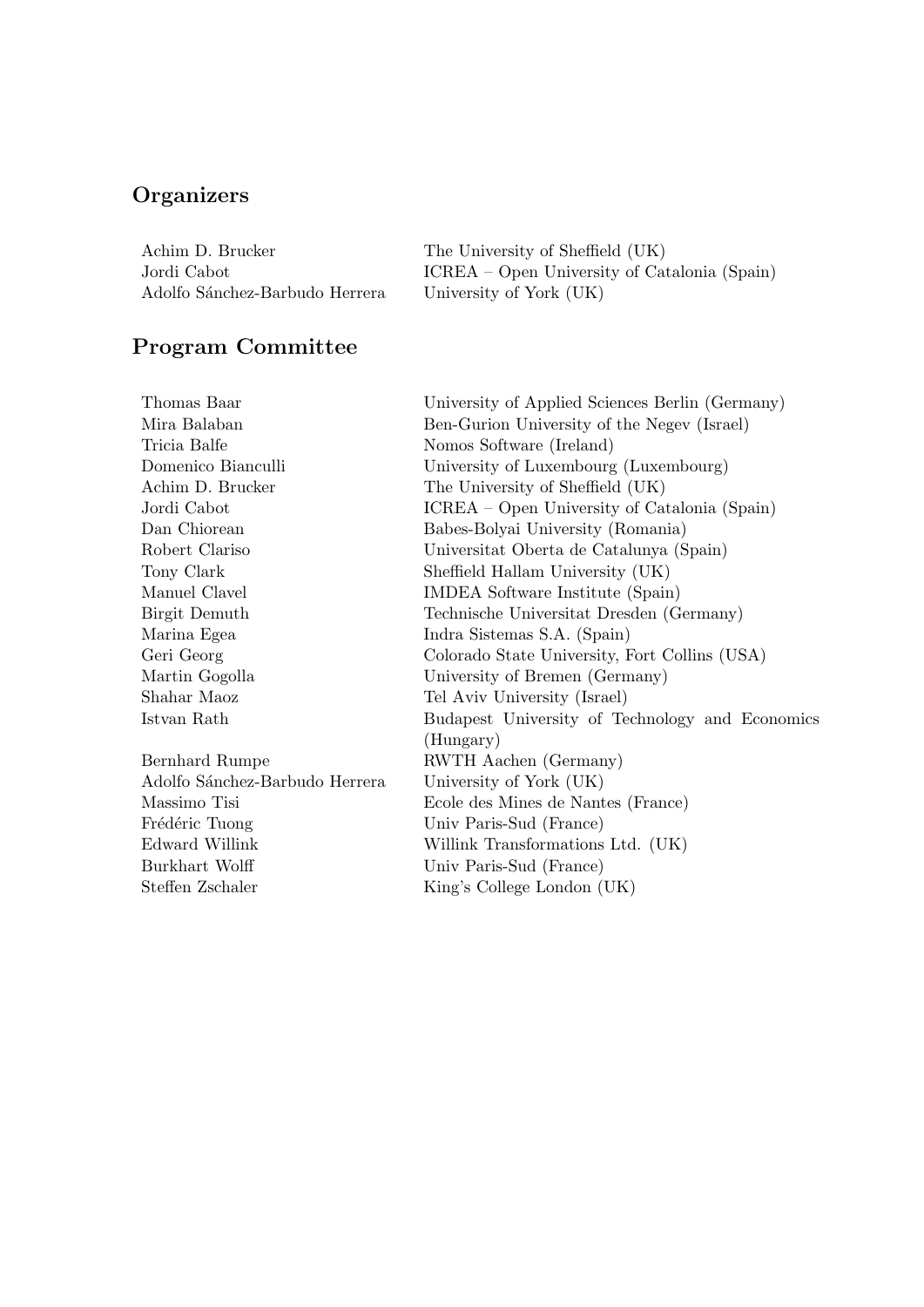#### Additional Reviewers

Vincent Bertram Carolina Dania Robert Heim András Szabolcs Nagy